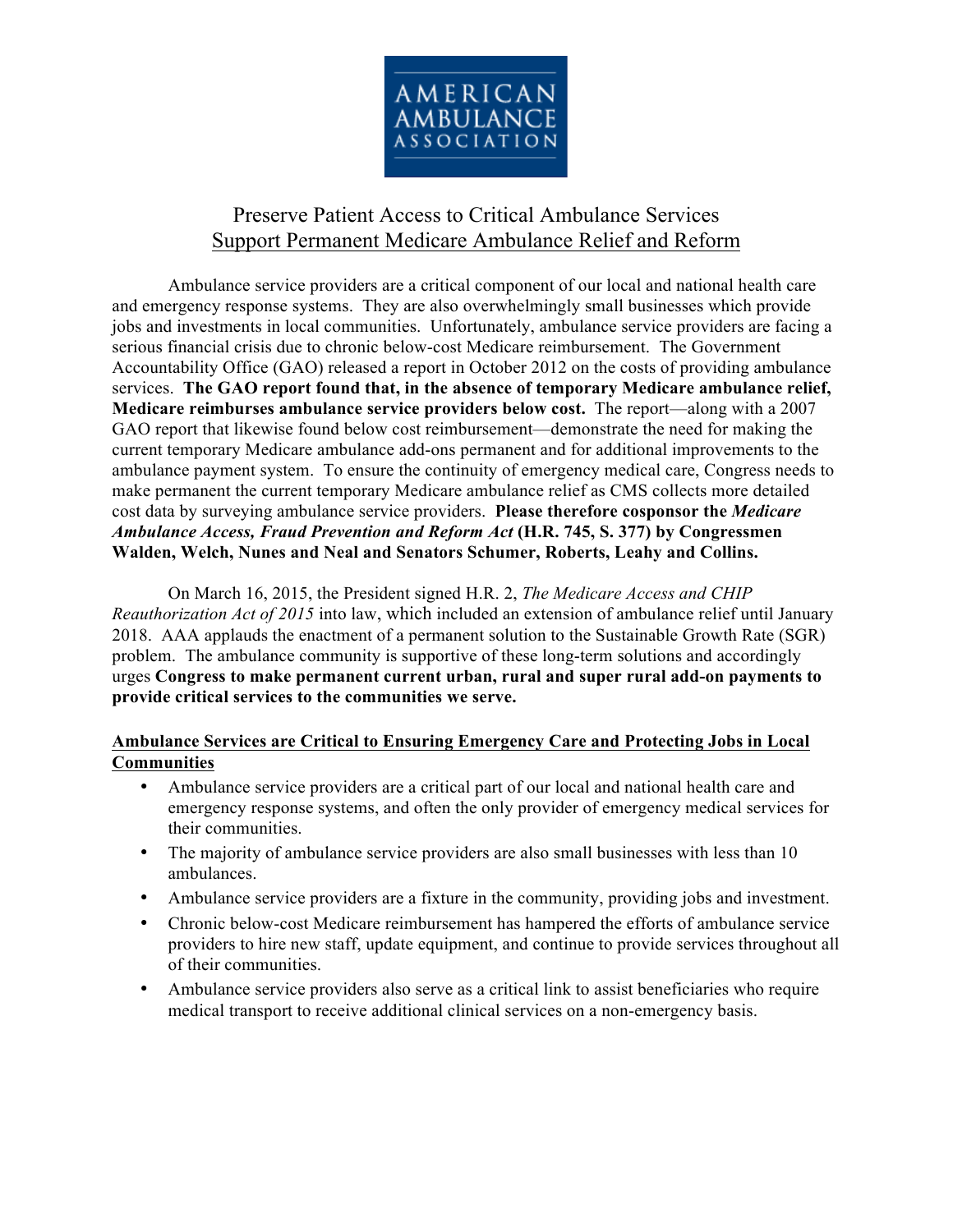#### **GAO: Ambulance Service Providers are Reimbursed Below Cost**

- As part of the *Middle Class Tax Relief and Job Creation Act* of 2012, Congress asked the GAO to update its 2007 ambulance cost report. On October 1, 2012, the GAO released its updated report.
- The GAO found that ambulance service providers are reimbursed 1% below cost when the 2% urban, 3% rural and super rural add-ons are not taken into account. The report builds upon the 2007 GAO report which also found that ambulance providers are reimbursed below cost for treating Medicare beneficiaries.
- Although the two reports utilize differing methodologies, both reports demonstrate consistent underfunding of the ambulance system over a period of many years.
- The GAO report likely underestimates the financial difficulties facing ambulance service providers. The report did not take into account the expiration of a temporary GPCI add-on, or harmful developments such as sequestration, productivity adjustments, a new fractional mileage policy, and increased fuel costs.
- Taking these elements into account, ambulance service providers are facing even greater challenges than those identified by the GAO.

## **Congress has recognized the Significant Underfunding**

- To account for the difficulties facing ambulance service providers, Congress in coordination with SGR repeal extensions has continued payment increases of 2% for urban transports, 3% for rural transports and a bonus payment for transports in "super rural" or extremely remote areas. However, the most recent extension The Medicare Access and CHIP Reauthorization Act of 2015 expires on January 1, 2018.
- In December 2013, the Senate Finance Committee passed by voice vote a package to permanently repeal the SGR and extend for five years the Medicare ambulance add-ons and craft a survey to collect cost data from ambulance service providers to determine future improvements to the ambulance fee schedule.
- S. 2122 by Senate Finance Committee Chairman Orrin Hatch and S. 2110 by Senate Finance Committee Ranking Member Ron Wyden to permanently repeal the SGR also included language for the five-year extension of the Medicare ambulance add-ons and establishment of a cost survey data collection system.

#### **Congress Should Ensure Continued Access to Ambulances Permanent Relief and Reform**

- The ambulance fee schedule has chronically underfunded ambulance services and is in need of repair.
- Consistent with the GAO report, the *Medicare Ambulance Access, Fraud Prevention and Reform Act* would address the problem with the following elements:
	- o Permanent 2% increase for services provided in urban areas and 3% increase in rural areas.
	- o Permanent MMA bonus payment for transports originating in super rural areas.
- The bill would also address fraud and abuse with the transportation of dialysis patients by implementing a national prior authorization program for non-emergency basic life support (BLS) dialysis transports. **The bill has not been scored by CBO but this provision could potentially provide savings to at least partially offset the cost of making the temporary**